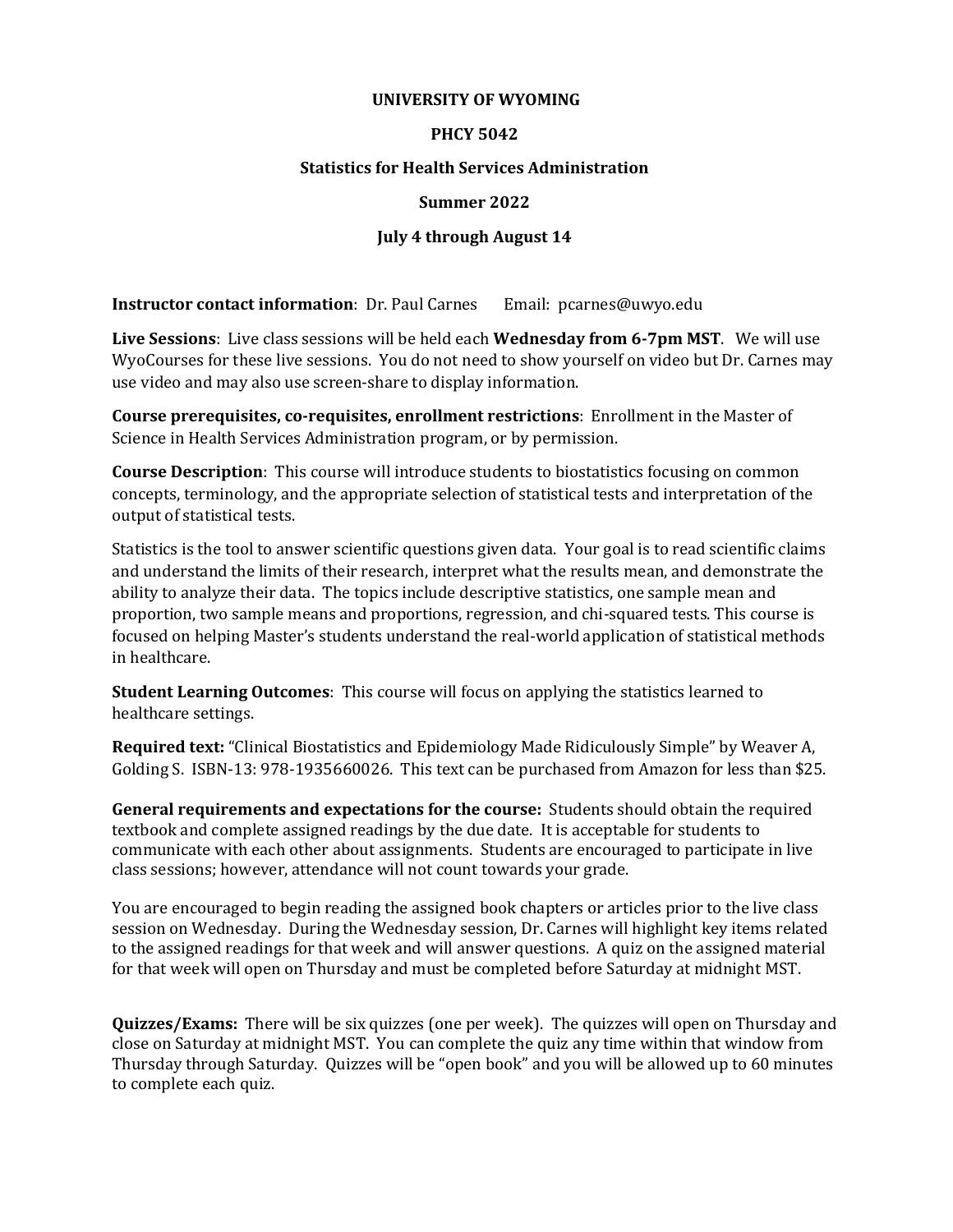### **Assessment & Grading:**

| Quiz 1 | 17% | A: 90-100   |
|--------|-----|-------------|
| Quiz 2 | 17% | B: 80-89    |
| Quiz 3 | 17% | C: 70-79    |
| Quiz 4 | 17% | $D: 60-69$  |
| Quiz 5 | 17% | F: Below 60 |
| Quiz 6 | 15% |             |

**Attendance and Absence policies**. You are encouraged to participate in all live sessions.

## **Classroom Behavior Policy:**

*"At all times, treat your presence in the classroom and your enrollment in this course as you would a job. Act professionally, arrive on time, pay attention, complete your work in a timely and professional manner, and treat all deadlines seriously. You will be respectful towards you classmates and instructor. Spirited debate and disagreement are to be expected in any classroom and all views will be heard fully, but at all times we will behave civilly and with respect towards one another. Personal attacks, offensive language, name-calling, and dismissive gestures are not warranted in a learning atmosphere. As the instructor, I have the right to dismiss you from the classroom, study sessions, electronic forums, and other areas where disruptive behavior occurs.*

**Classroom Statement on Diversity:** The University of Wyoming values an educational environment that is diverse, equitable, and inclusive. The diversity that students and faculty bring to class, including age, country of origin, culture, disability, economic class, ethnicity, gender identity, immigration status, linguistic, political affiliation, race, religion, sexual orientation, veteran status, worldview, and other social and cultural diversity is valued, respected, and considered a resource for learning.

## **Disability Support**:

*The University of Wyoming is committed to providing equitable access to learning opportunities for all students. If you have a disability, including but not limited to physical, learning, sensory or psychological disabilities, and would like to request accommodations in this course due to your disability, , please register with and provide documentation of your disability as soon as possible to Disability Support Services (DSS), Room 128 Knight Hall. You may also contact DSS at (307) 766-3073 or [udss@uwyo.edu.](mailto:udss@uwyo.edu) It is in the student's best interest to request accommodations within the first week of classes, understanding that accommodations are not retroactive. Visit the DSS website for more information at: [www.uwyo.edu/udss](http://www.uwyo.edu/udss)*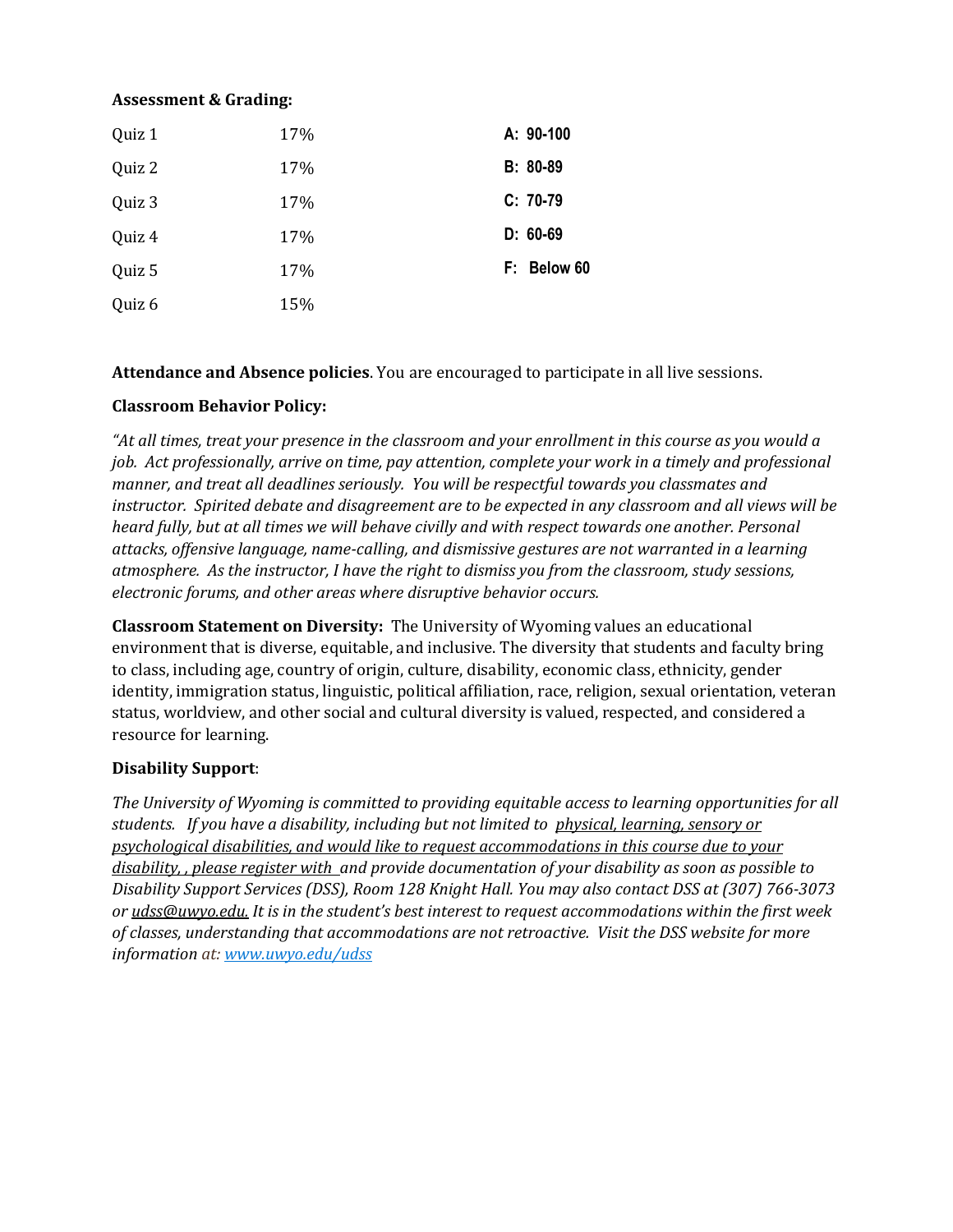## **Academic Dishonesty Policies**:

*Academic dishonesty will not be tolerated in this class. Cases of academic dishonesty will be treated in accordance with UW Regulation 2-114. The penalties for academic dishonesty can include, at my discretion, an "F" on an exam, an "F" on the class component exercise, and/or an "F" in the entire course. Academic dishonesty means anything that represents someone else's ideas as your own without attribution. It is intellectual theft – stealing - and includes (but is not limited to) unapproved assistance on examinations, plagiarism (use of any amount of another person's writings, blog posts, publications, and other materials without attributing that material to that person with citations), or fabrication of referenced information. Facilitation of another person's academic dishonesty is also considered academic dishonesty and will be treated identically.* 

## **Duty to Report:**

*While I want you to feel comfortable coming to me with issues you may be struggling with or concerns you may be having, please be aware that I have some reporting requirements that are part of my job requirements at UW.* 

*For example, if you inform me of an issue of sexual harassment, sexual assault, or discrimination I will keep the information as private as I can, but I am required to bring it to the attention of the institution's Title IX Coordinator. If you would like to talk to those offices directly, you can contact Equal Opportunity Report and Response (Bureau of Mines Room 319, 766-5200, [report-it@uwyo.edu,](mailto:report-it@uwyo.edu)  [www.uwyo.edu/reportit\)](http://www.uwyo.edu/reportit). Additionally, you can also report incidents or complaints to the UW Police Department. You can also get support at the STOP Violence program [\(stopviolence@uwyo.edu,](mailto:stopviolence@uwyo.edu) [www.uwyo.edu/stop,](http://www.uwyo.edu/stop) 766-3296) (or SAFE Project [\(www.safeproject.org,](http://www.safeproject.org/) [campus@safeproject.org,](mailto:campus@safeproject.org)  766-3434, 24-Hour hotline: 745-3556).*

*Another common example is if you are struggling with an issue that may be traumatic or unusual stress. I will likely inform the Dean of Students Office or Counseling Center. If you would like to reach out directly to them for assistance, you can contact them using the info below or going to [www.uwyo.edu/dos/uwyocares.](http://www.uwyo.edu/dos/uwyocares)*

*Finally, know that if, for some reason, our interaction involves a disruptive behavior or potential violation of policy, I inform the Dean of Students, even when you and I may have reached an informal resolution to the incident. The purpose of this is to keep the Dean apprised of any behaviors and what was done to resolve them.* 

## **Substantive changes to syllabus**:

*All deadlines, requirements, and course structure are subject to change if deemed necessary by the instructor. Students will be notified verbally in class, on our WyoCourses page announcement, and via email of these changes.* 

## **Student Resources:**

*DISABILITY SUPPORT SERVICES[: udss@uwyo.edu,](mailto:udss@uwyo.edu) 766-3073, 128 Knight Hall, [www.uwyo.edu/udss](http://www.uwyo.edu/udss) COUNSELING CENTER: [uccstaff@uwyo.edu,](mailto:uccstaff@uwyo.edu) 766-2187, 766-8989, 341 Knight Hall, [www.uwyo.edu/ucc](http://www.uwyo.edu/ucc) ACADEMIC AFFAIRS: 766-4286, 312 Old Main, [www.uwyo.edu/acadaffairs](http://www.uwyo.edu/acadaffairs) DEAN OF STUDENTS OFFICE: [dos@uwyo.edu,](mailto:dos@uwyo.edu) 766-3296, 128 Knight Hall, [www.uwyo.edu/dos](http://www.uwyo.edu/dos) UW POLICE DEPARTMENT: [uwpd@uwyo.edu,](mailto:uwpd@uwyo.edu) 766-5179, 1426 E Flint St[, www.uwyo.edu/uwpd](http://www.uwyo.edu/uwpd) STUDENT CODE OF CONDUCT WEBSITE: [www.uwyo.edu/dos/conduct](http://www.uwyo.edu/dos/conduct)*